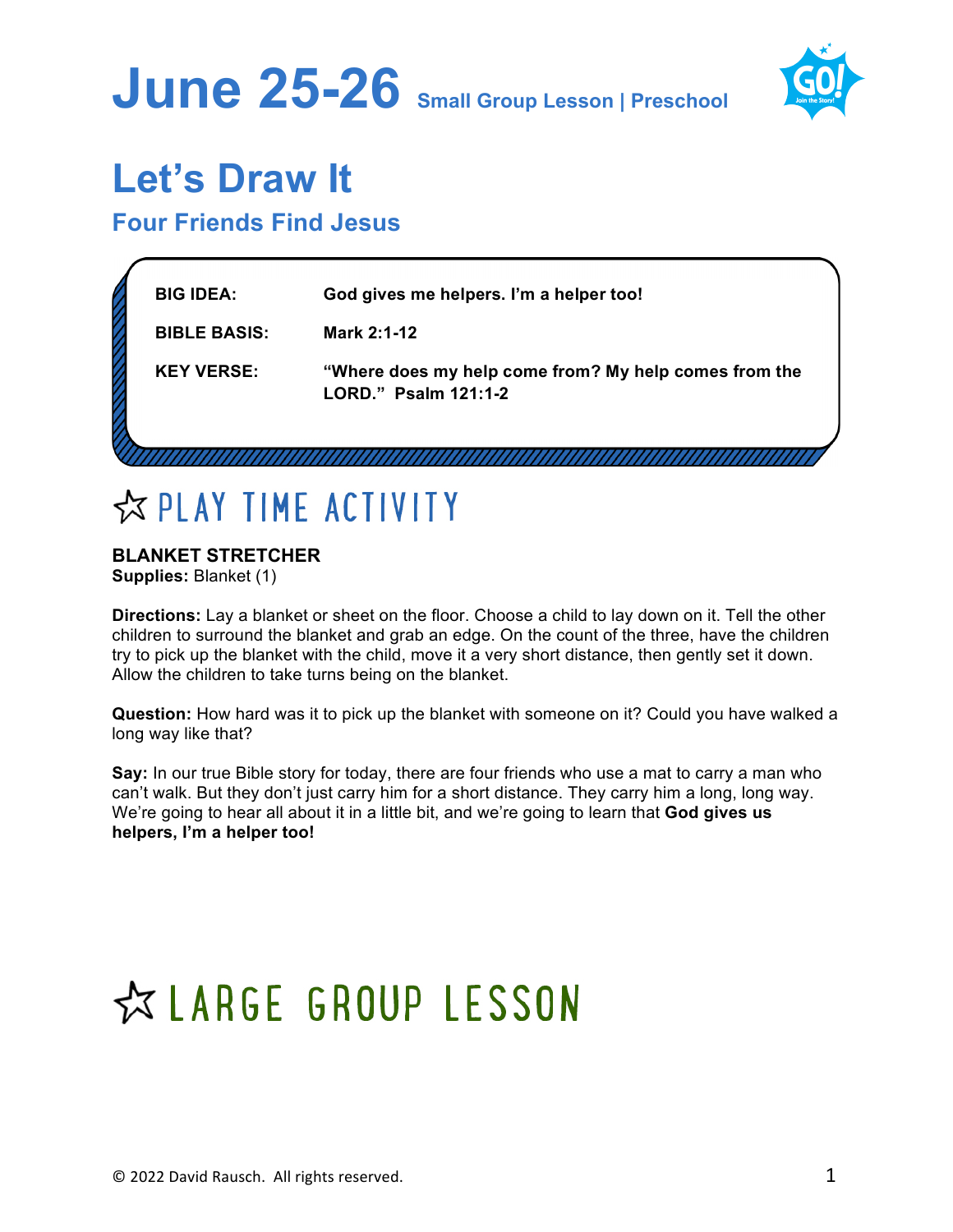# **June 25-26 Small Group Lesson | Preschool**



## ☆ SMALL GROUP ACTIVITIES

#### **TISSUE TIME** (Application Activity) **Supplies:** Facial tissues (1 per child), tape (1 roll)

**Preparation:** Create a trail of X's on the floor with tape. Vary the distance from one X to another. Make some of them a step away and some of them a leap. The children will have to step or jump from one X to another.

**Directions:** Give each child a tissue and have them line up at the beginning of the trail of X's. Choose one child to be the helper. Tell the children they have to balance the tissue on their head, then step or jump from one X to the next without the tissue coming off. If the tissue falls off, they must freeze in place and call out, "I need a helper!" The helper can then pick up the tissue and place it back on the child's head. When the child reaches the end, they can be the helper for the next child in line. Continue until every child has had a turn. Play additional rounds if time and interest allow.

**Say:** Wiggle your fingers if you liked being a helper. *(Children wiggle fingers.)* God gives us LOTS of helpers, but He wants us to be helpers too!

**Question:** How can you be a helper at home? At school? At your friend's house?

#### **FOUR FRIENDS RELAY** (Application Activity)

**Supplies:** Stuffed animal (1 per group), masking or painters tape (1 roll), blanket (1 per group)

**Preparation:** Place tape around each of the stuffed animal's legs as if it were wearing casts.

**Directions:** Tell the children to pretend their friend (the stuffed animal) is hurt and can't walk. Place the stuffed animal in the center of the blanket. Choose four children to hold a corner and pick up the blanket. Starting at one wall in the room, have the children travel together to the opposite wall and back, then hand the blanket off to another set of four children. Continue until every child has had a turn. Play additional rounds by having the children move in the following different ways: hop on two feet, hop on one foot, crawl forward, and crawl backward. When finished, have the children take a seat.

**Say:** You were just like the four friends in our true Bible story for today. They carried the man who couldn't walk all the way to Jesus and lowered him through the roof. The four friends were helpers. God wants us to be helpers too!

**Question:** Tell us about a time when you were a helper. Who did you help, and what did you do?